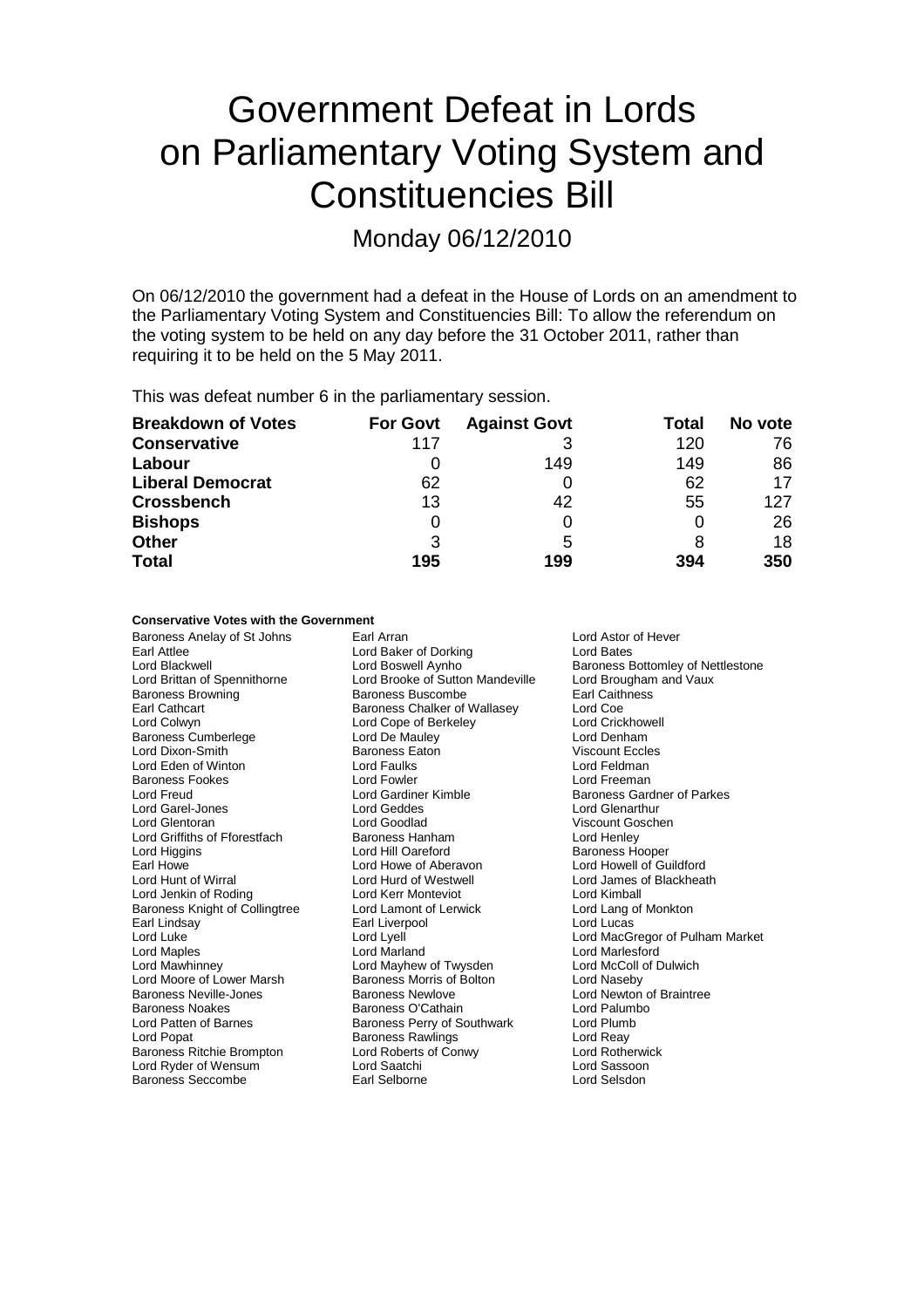Lord Waddington Lord Wakeham<br>
Lord Wei<br>
Baroness Wilcox

Baroness Sharples Lord Shaw of Northstead Lord Sheikh Lord St John of Fawsley **Baroness Stedman-Scott** Lord Stewartby<br>
Lord Strathclyde **Baroness Internal Lord Taylor** of Holbeach **Baroness Trumpington** Lord Strathclyde Lord Taylor of Holbeach Baroness Trumpington Cord Tugendhat Cord Tugendhat Cord Tugendhat Cord Tugendhat Cord Tugendhat Cord Tugendhat Cord Tugendhat Cord Tugendhat Cord Tugendhat Cord Tugendhat Cord Tugen Viscount Ullswater **Channes Verman Baroness Verman Viscount Ullswater Baroness Verman Viscount Channes**<br>Baroness Warsi

**Conservative Votes against the Government**<br>Lord Hamilton of Epsom Lord Howard of Rising

Lord Hamilton of Epsom Lord Howard of Rising Viscount Trenchard

**Labour Votes with the Government**

# **Labour Votes against the Government**

Baroness Andrews **Example 2 Example 2 Lord Archer of Sandwell** Baroness Armstrong Hill Top<br>
Lord Bach Cord Barnet Lord Barnett Lord Barsam of Brighton Lord Bach Lord Barnett Lord Barnett Lord Bassam of Brighton<br>
Lord Barkeley Cord Bhattacharvya Baroness Billingham Lord Berkeley **Lord Bhattacharyya** Baroness B<br>
Lord Bilston **Baroness Blood** Baroness Blood **Baroness** Blood Borrie Lord Bilston **Communist Communist Baroness Blood** Cord Borrie Lord Borrie Lord Borrie Lord Brett<br>
Lord Brett Lord Brett Lord Brett Lord Brett Lord Brett Lord Brett Lord Brett Lord Brett Lord Brett Lord Brett Lord Brooke of Alverthorpe Lord Brookman Lord Brooks of Tremorfacture Lord Brooks of Tremorfacture Cord Carter<br>
Lord Campbell-Savours Lord Carter of Coles Cord Viscount Chandos Lord Campbell-Savours<br>
Lord Clark of Windermere<br>
Lord Clarke of Hampstead Lord Clark of Windermere **Lord Clarke of Hampstead** Lord Clinton-Davis<br>
Lord Corbett of Castle Vale **Baroness Crawley** Lord Cunningham Lord Corbett of Castle Vale Baroness Crawley **Lord Cunningham of Felling**<br>Lord Davies of Oldham Lord Davies of Coity Baroness Dean of Thornton Lord Donoughue<br>
Lord Eatwell<br>
Lord Elder Lord Eatwell<br>
Lord Eatwell **Communist Communist Communist Communist Communist Communist Communist Communist Communist Communist Communist Communist Communist Communist Communist Communist Communist Communist Communist Comm** Lord Falconer of Thoroton **Baroness Falkender** Baroness Falconer Baroness Farrington of Ribbleton<br>
Lord Falconer baroness Falconer Baroness Farrington of Ribbleton<br>
Lord Faulkes of Cumnock Lord Faulkner of Worcester Lord Filkin Lord Foulkes of Cumnock<br>
Baroness Gale Baroness Golding Baroness Goulie Baroness Gould of Potternewton Lord Grenfell Lord Grenger Lord Griffiths or Lord Grenger Lord Griffiths or Lord Harris of Haringey Lord Hart of Chilton Lord Haskel Lord Hart of Chilton Lord Hart of Chilton Lord Haworth<br>Baroness Hayter Kentish Town Baroness Healy Primrose Hill Baroness Henig Baroness Hayter Kentish Town Baroness Healy Primrose Hill Baroness Henig<br>Baroness Hilton of Eggardon Bord Hollick Baroness Hollis of Heigham Baroness Hilton of Eggardon Lord Hollick (Baroness Hollis of Heigham Baroness Hollis of Heigham Baroness Holli<br>Baroness Howells of St Davids Lord Howie of Troon Lord Howarth of Newport **Baroness Howells of St Davids** Lord Howie of Troon<br>
Lord Hoyle **Communist Communist Communist Communist Communist Communist Lord Hughes of Woodside** Lord Hoyle Baroness Hughes Stretford<br>Lord Hunt of Kings Heath Lord Irvine of Lairg Baroness Jay of Paddington<br>
Lord Jones Baroness Jones Baroness Jones Baroness Jones Lord Jones Baroness Jones Lord Kinnock<br>
Lord Jones Lord Kinnock Baroness Kinnock Holyhead Lord Knight Weymouth Lord Layard<br>Lord Lea of Crondall Lord Lord Leitch Lord Lord Lord Liddle Lord Lea of Crondall Lord Leitch<br>
Lord Linsey Lord Lympne Lord Mackenzie of Framwellgate Lord Mandelson **Baroness Massey of Lord Mandelson** Baroness Massey of Lord McAvoy Baroness McIntosh of Hudnall Lord McKenzie of Luton Lord Mitchell Lord Morris of Handsworth Lord Myners<br>
Lord Patel of Blackburn Lord Patel of Bradford Lord Pendry Lord Patel of Blackburn Lord Patel of Bradford<br>
Lord Peston Cord Patel Baroness Pitkeathlev Lord Ponsonby of Shulbrede Baroness Prosser **Baroness Aultion**<br>Baroness Ramsay of Cartvale Lord Rea Lord Rea Lord Reid Cardowan Baroness Ramsay of Cartvale Lord Rea Lord Rea Lord Reid Card<br>Baroness Rendell of Babergh Lord Rosser Lord Rosser Lord Rowlands Baroness Rendell of Babergh Lord Rosser Constantino Lord Rowlands<br>Baroness Royall of Blaisdon Lord Sawver Lord Rowland Raroness Scotland of Asthal Baroness Royall of Blaisdon Lord Sawyer<br>Lord Sewel Lord Sheldon Lord Sewel Lord Sheldon Baroness Sherlock Viscount Simon Baroness Smith of Gilmorehill Lord Snape<br>
Lord Soley Lord Strabolgi<br>
Lord Strabolgi Baroness Taylor of Bolton Lord Taylor of Blackburn Lord Temple-Morris Taylor School Lord Temple-Morris Lord Triesman Baroness Thornton **Example 2** Lord Touhig Lord Triesman Lord Tunnicliffe The Baroness Wall of New Barnet Lord Warner Lord West of Spithead Baroness Wheeler Baroness Whitaker<br>Baroness Whitaker<br>Lord Wills Baroness Whitaker Baroness Wilkins<br>Lord Woolmer of Leeds

Baroness Adams of Craigielea Lord Ahmed Lord Anderson of Swansea Lord Brennan **Lord Brett**<br>
Lord Brookman **Lord Brooks** of Tremorfa Lord Dixon **Calcular Contract Construction**<br>Baroness Drake **Baroness Drake** Lord Dubs Baroness Golding<br> **Baroness Golding**<br>
Lord Griffiths of Burry Port Lord Harrison<br>
Lord Harrison Harringey Lord Harrison<br>
Lord Haskel Lord Haworth Lord Irvine of Lairg<br>
Lord Janner of Braunstone<br>
Lord Jones<br>
Baroness Jones of Whitchurch Lord King of West Bromwich Lord Kinnock<br>
Lord Knight Weymouth Lord Layard Lord Lympne Lord Macdonald of Tradeston<br>
Lord Mandelson Lord Macdonald of Tradeston<br>
Baroness Massey of Darwen Exaroness McDonagh **Lord McFall Alcluith Lord McFall Alcluith**<br>
Lord McKenzie of Luton **Lord Mitchell** Baroness Morgan of Huyton Baroness Morris Baroness Morris of Huyton Baroness Norris Order Examples Pitkeathley<br>
Baroness Pitkeathley<br>
Baroness Prosser<br>
Baroness Quin Lord Soley Lord Stevenson Balmacara Lord Strabolgi Lord Young of Norwood Green

Lord Skelmersdale<br>
Earl Stedman-Scott Lord Stewartby<br>
Lord Stewartby Viscount Younger Leckie

Lord Davies of Oldham Lord Davies of Coity Baroness Dean of Thornton-le-Fylde<br>
Lord Desai Lord Dixon Baroness Donaghy

# **Liberal Democrat Votes with the Government**

Lord Addington **Lord Allam Hallam**<br>
Lord Alliance **Lord Ashdown of Norton-sub-Hamdon** Lord Avebury Lord Alliance Lord Ashdown of Norton-sub-Hamdon Lord Avebury

Bara Russen,<br>Baroness Bonham-Carter of Yarnbury